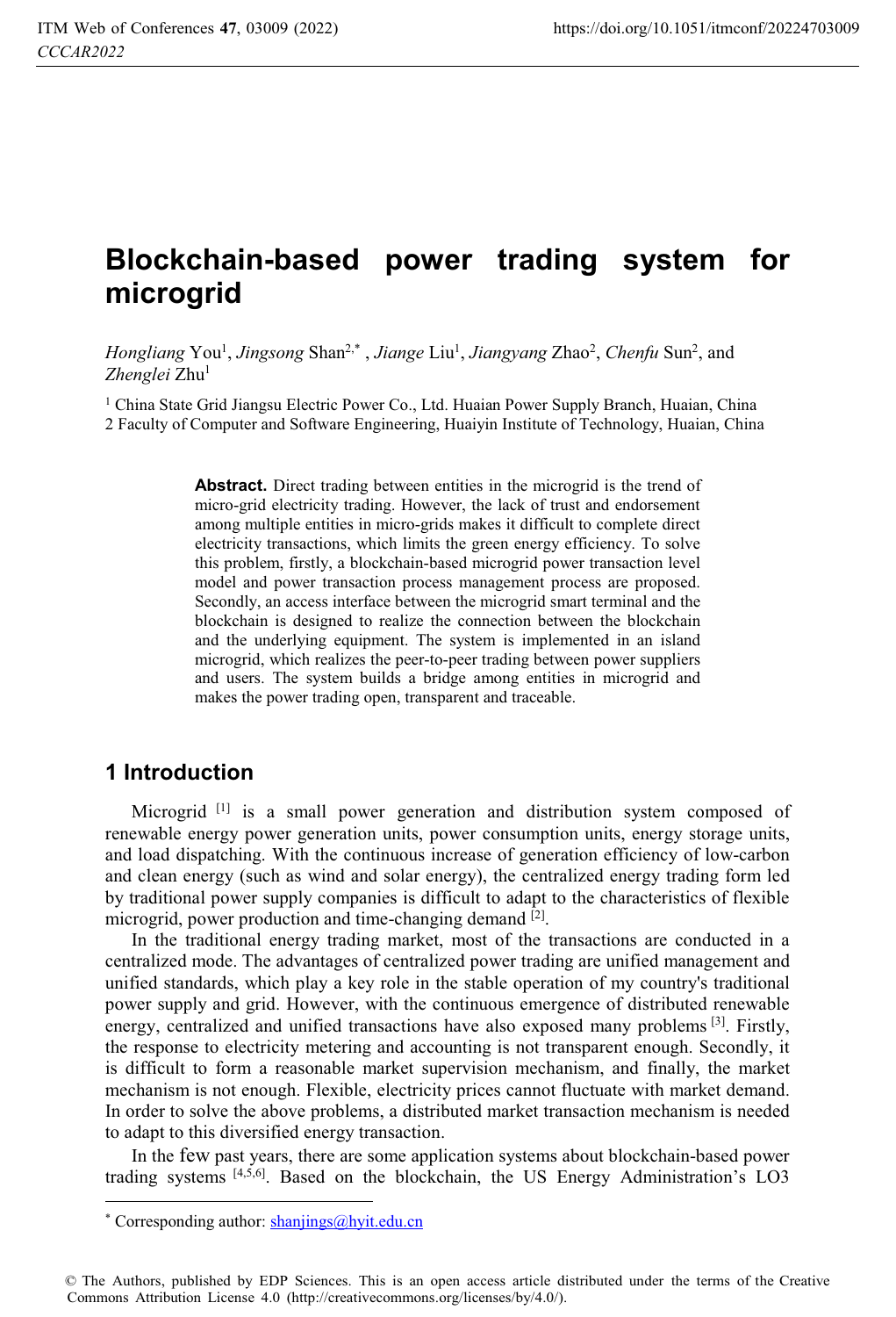project has developed a distributed photovoltaic power sales platform Transactive Grid, which realizes the recording, pricing, trading and settlement. The European Micro-Generation Energy Market project is a trading platform built on blockchain technology that distributes energy produced by communities or households. Although these projects have successfully carried out attempts to apply blockchain to the field of power trading, they have been carried out at the application level without mentioning the implementation of the underlying hardware interface.

This paper proposes a micro-grid-oriented power transaction level model based on blockchain, and designs each layer. The system is implemented in an island microgrid, which realizes the peer-to-peer trading between power suppliers and users. The system builds a bridge among entities in microgrid and makes the power trading open, transparent and traceable.

### **2 Blockchain-based trading system**

#### **2.1 Architecture of the blockchain-based trading system**

Blockchain has digital signature, hash chain and consensus algorithm. These security mechanisms to solve the trust problem of electricity transactions in the microgrid and provide a trusted transaction platform for all parties in the transaction. Based on the blockchain platform, combined with the power Internet of Things technology, the source, network, and load information are connected to the blockchain energy network, and the power generation, transmission, users and energy storage are unified into the energy Internet system, and unified coordination, management and optimization. As is shown in Figure 1, the entire system is divided into 4 levels: interface layer, interconnection layer, blockchain layer and platform layer.



**Fig. 1.** Architecture of the blockchain-based trading system, four layers.

*Interface layer.* The device layer provides a ubiquitous Internet of Things interface layer for various physical devices, mainly to complete the intelligence of power generation devices, energy storage devices and electrical equipment, such as sensing device status, monitoring device operation, data collection and networking Functions such as communication protocol. By defining standard interfaces, the standardization of terminal and blockchain communication interfaces and the virtualization of terminal devices are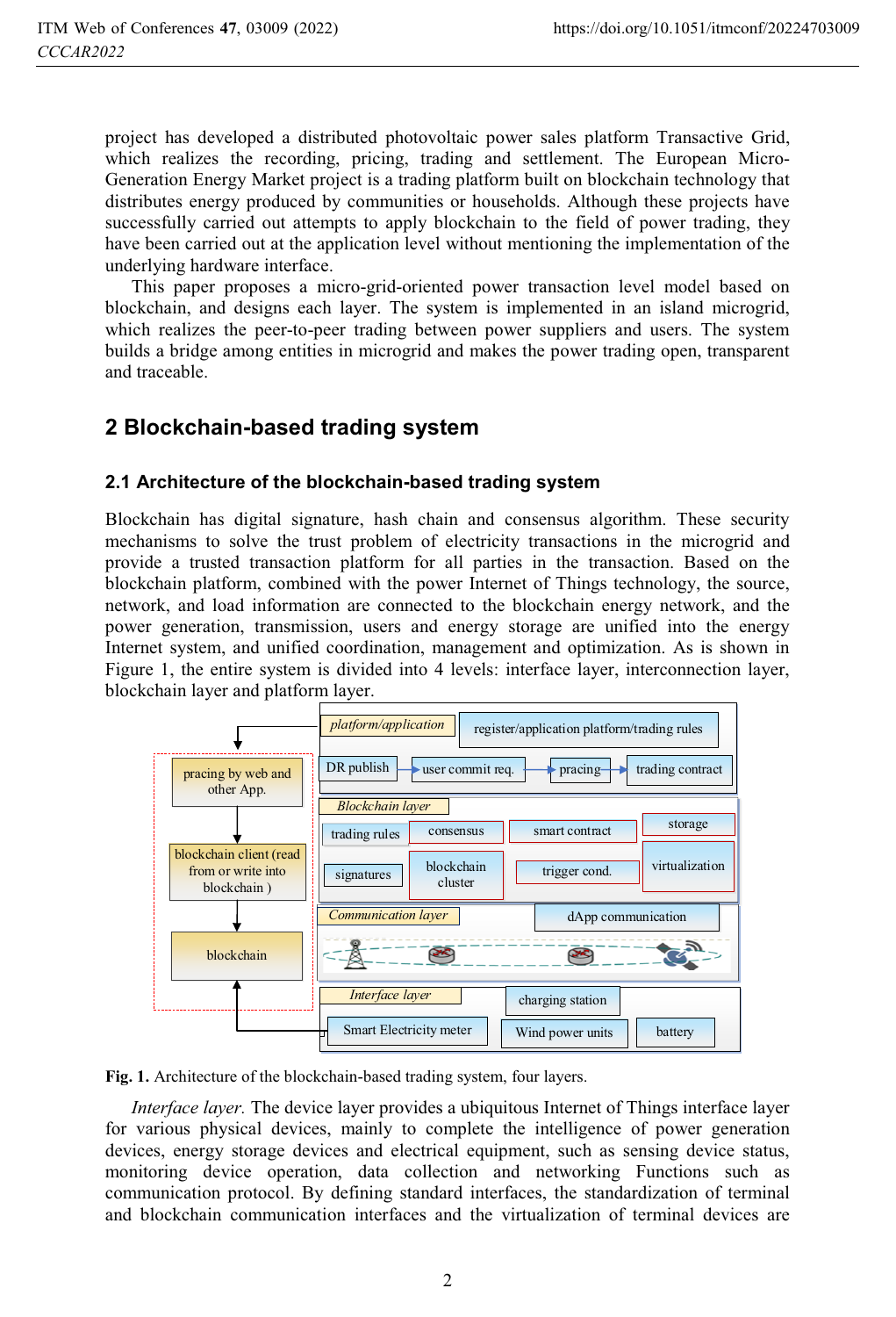realized, data autonomy and edge intelligence are realized at edge devices, and basic data support for blockchain and the ubiquitous Internet of Things is provided.

*Communication layer.* data and information transmission protocols, channels and their realization, forming a wireless or wired information interconnection network.

*Blockchain layer.* Introduce blockchain technology in microgrid power transactions to realize the credibility, transparency and self-organization optimization of power transactions. Mainly use blockchain's distributed accounting, smart contracts, digital signatures and other functions to realize direct electricity transactions between electricity producers and users, and ensure the authenticity of data and the traceability of transaction records. Using the smart contract mechanism of the blockchain, the electricity purchase or sale agreement is converted into a smart contract code that can be automatically triggered to execute, so that the transaction links such as price negotiation, settlement and supervision of the transaction are intelligent and automated.

*Application layer.* Relying on the cloud platform, it provides users with a unified access interface for using the system, provides end-user-oriented common services, supports the redefinition and re-construction of various components, so as to quickly derive new application systems, such as load Trend prediction, scheduling optimization, trading platform, etc.

#### **2.2 Trading procedures**

The transaction process is divided into three stages: pricing, transaction completion, and settlement. Its core processing flow and algorithm are encapsulated as a blockchain smart contract. Once the conditions are met, the system automatically triggers the completion. The entire transaction process is automatically completed according to the agreed rules. The process is shown in Figure 2 and detailed as follows.



**Fig. 2.** Procedure of blockchain-based power trading system.

#### *2.2.1 Pricing stage*

Summarize the power generation capacity of the power generation unit in the next time period and the power consumption of the user in the next time period, and finally reach a reasonable price according to the power purchase and sales strategies of different stages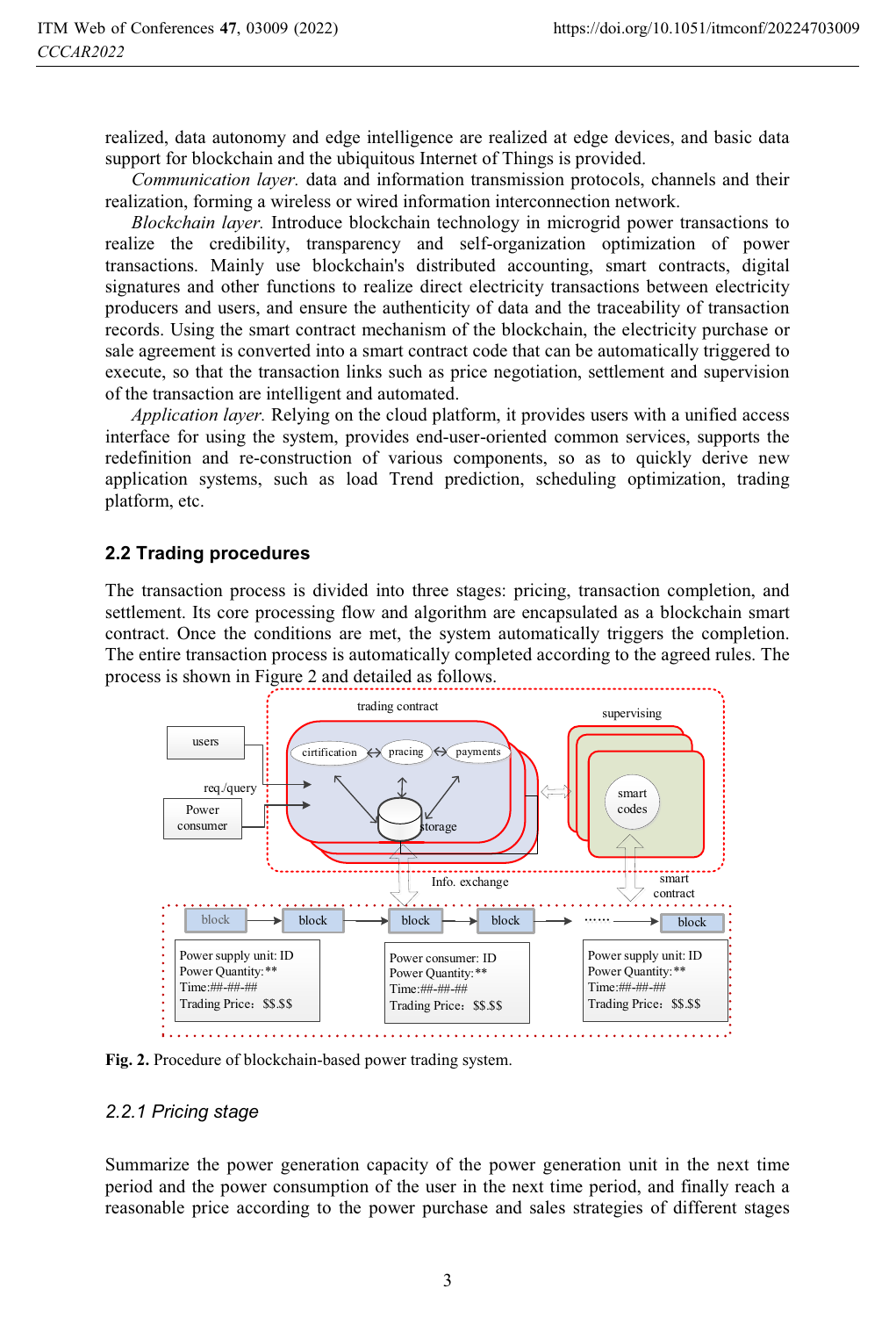formulated by the parties. In order to maintain the balance of the interests of all parties, using the supply and demand information stored in the blockchain, combined with the multi-time-scale pricing model and the electricity price specified by the market supervision department, the final electricity price is a price that is allowed to fluctuate to a certain degree within a specified range.

# *2.2.2 Transaction stage*

Based on the blockchain power transaction model, the relationship between power generation units, distribution parties, energy storage units, and power users is considered. The supply and demand information issued by each subject and the signed supply and demand contract do not need to be authenticated by an intermediate authority. The system guarantees that the transaction data has the properties of tamper-proof and non-repudiation. The cryptographic principle of the blockchain can ensure that the transaction information has the above properties. The principle and technology of traceability, tamper-proof and smart contract based on the blockchain can support the establishment of a transparent and efficient power supply and demand transaction model.

#### 2.2.3 Transaction settlement

After the transaction is completed (power delivery), the matching information and transaction record data of the supply and demand parties are transmitted to the blockchain, and then the batch of transactions are settled, and finally the smart contract is triggered to complete the transfer of funds from the user to the supplier. Automatic transfer. In the transaction settlement process, the core technology of the blockchain, such as cryptography, smart contracts, and consensus mechanisms, needs to be based.

In the transaction system process, the transaction system needs to write or query the block data. In the pricing stage, the power production unit and power users write pricing data to the blockchain through the application interface or the blockchain client interface, including the power supply unit ID, the amount of power generation, the time, and the release of electricity prices. In the transaction phase, it is necessary to write the transaction power, price, execution period and prepaid margin to the block.

Relying on the blockchain distributed ledger and data identification function, establish a transaction supervision *system*, evaluate the actual effect of transactions, evaluate and punish users, ensure that the data of each process such as transaction declaration and settlement cannot be tampered with, and improve the efficiency and authority of supervision.

#### **2.3 Transaction pricing method**

 $\Sigma$ 

In order to encourage green energy consumption and increase the utilization rate of new energy, we propose a power transaction pricing method. The method takes transaction volume, duration, subsidy factors, grid load and other factors into account. The entire microgrid maximizes the objective function of consumption of new energy to encourage the consumption of new energy, as shown in (1)

$$
{}_{i=1}^{N} \sum_{t=1}^{K} \{ P_{r}^{i}(t) T_{\Delta} R^{i}(T_{\Delta}, t) \} \tag{1}
$$

The objective function maximizes the total consumption of new energy in each period, where  $P_r^i(t)$  is the generation power of the *i*-th new energy power generation unit in period *t*.  $T_A$  is the length of the period during which the new energy unit maintains a certain power.  $R^{i}(T_{\Delta}, t)$  is subsidy income obtained from the power generation period *t*.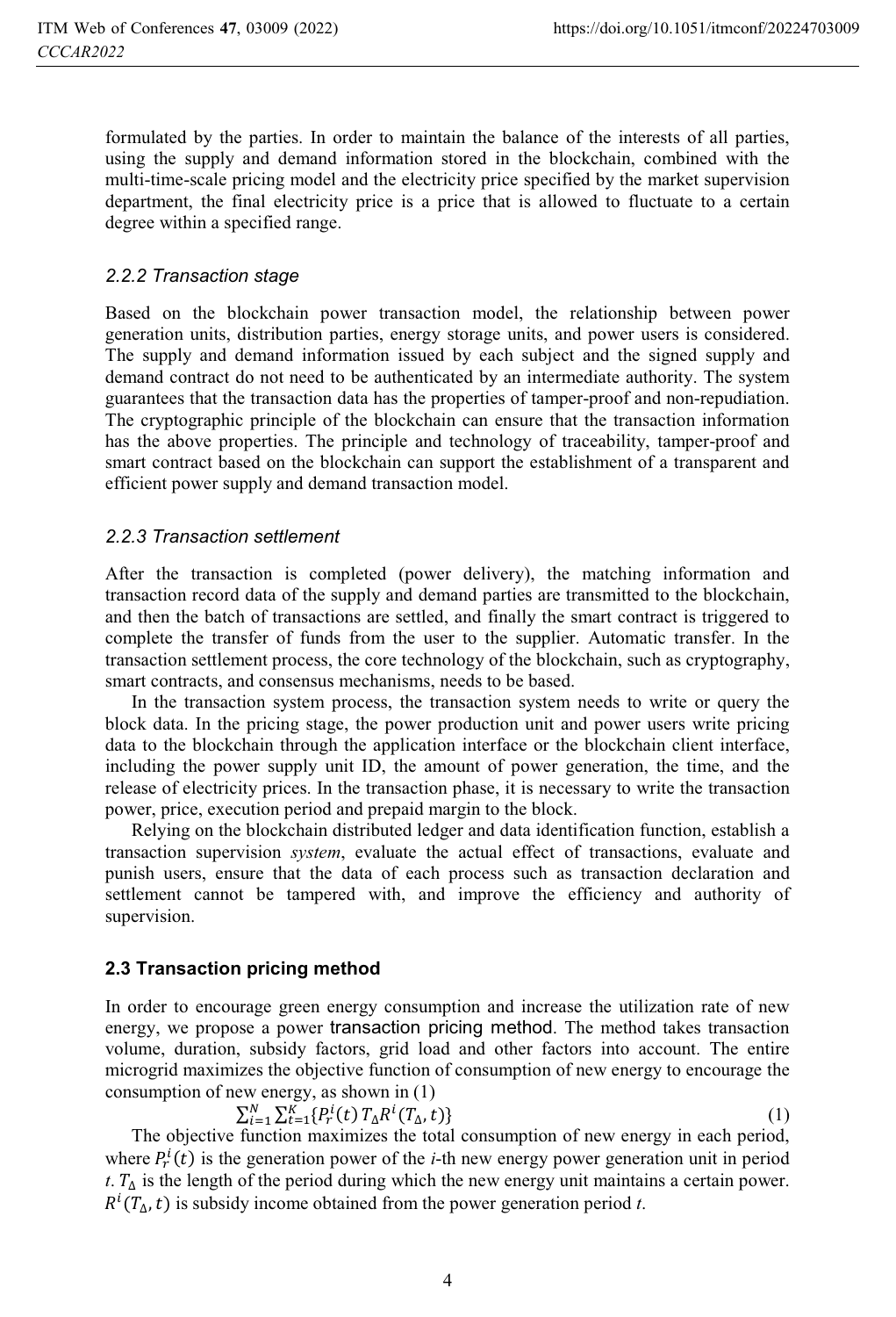In order to encourage the consumption of new energy and inspire new energy producers to provide more new energy, the system seeks to provide price subsidies for new energy at the right time, as shown in (2).

$$
\begin{cases}\nR^i(T_\Delta, t) = \mu F(t, j) P_r^i(t) T_\Delta \\
\mu > 1, P_r(t) < P_L(t) \\
\mu < 1, P_r(t) < P_L(t) \\
F_{\min} \le F(t, j) \le F_{\max}\n\end{cases} \tag{2}
$$

For new energy power generation users, submit the expected electricity to the trading market, hoping to obtain the greatest benefit. In order to encourage the absorption of more new energy capacity within the microgrid, the subsidy income  $R^{i}(T_{\Delta}, t)$  of the electricity sold is affected by its output  $P_r^i(t)$ ,the price of electricity  $F(t, j)$  in the current period and the subsidy factor  $\mu$ . When the total output of all power generation units in the microgrid is greater than the total load, the subsidy factor is less than 1, otherwise greater than 1, which encourages the enthusiasm of the power generation units to produce. During the same period, the price of electricity  $F(t, j)$  is allowed to vary within a certain range  $F_{min} \leq$  $F(t, j) \leq F_{max}$ .

## **3 System implementation**

The system was implemented in an island microgrid. The test system includes 3 wind turbines, household photovoltaic power generation units, energy storage devices, and energy consumption equipment (charging piles, water purification devices, and household electricity). In the Internet of Things technology, the application of blockchain-based power trading systems, supply and demand balance, and microgrid status monitoring has been realized, realizing the direct connection and distributed management of new energy generation and consumption, and improving energy utilization efficiency.

#### **3.1 Building a point-to-point direct power transaction system**

The distributed micro-grid power *transaction* platform realizes automatic transaction of supply and demand with controllable prices, and completes blockchain digital signatures, key management and measurement certification. The power generation side (fans, photovoltaics, energy storage) publishes the available power supply on the blockchain. The users can choose to purchase (via APP, Web and other software) the right energy. On the electricity side, the grid smart contract provides transaction rules for both supply and demand parties to realize point-to-point automatic transactions, save transaction records that cannot be tampered with, and complete fee payments. The trading platform implements incentive mechanisms (points, rewards, etc.) to encourage users to choose the appropriate form of electricity and power consumption at the appropriate time.

#### **3.2 Security measures**

In-depth integration of identity authentication, measurement authentication, smart contracts, equipment status, etc. related to distributed energy transactions with the blockchain architecture, we design a blockchain-based distributed green energy transaction system. The system is a blockchain-based system in that the authentication, measurement, and contract events in the microgrid area are non-centralized, and the speaker block node is established at the microgrid boundary to establish a "shadow centre". The structure of the "shadow centre" is not only suitable for the current central operation and management form,